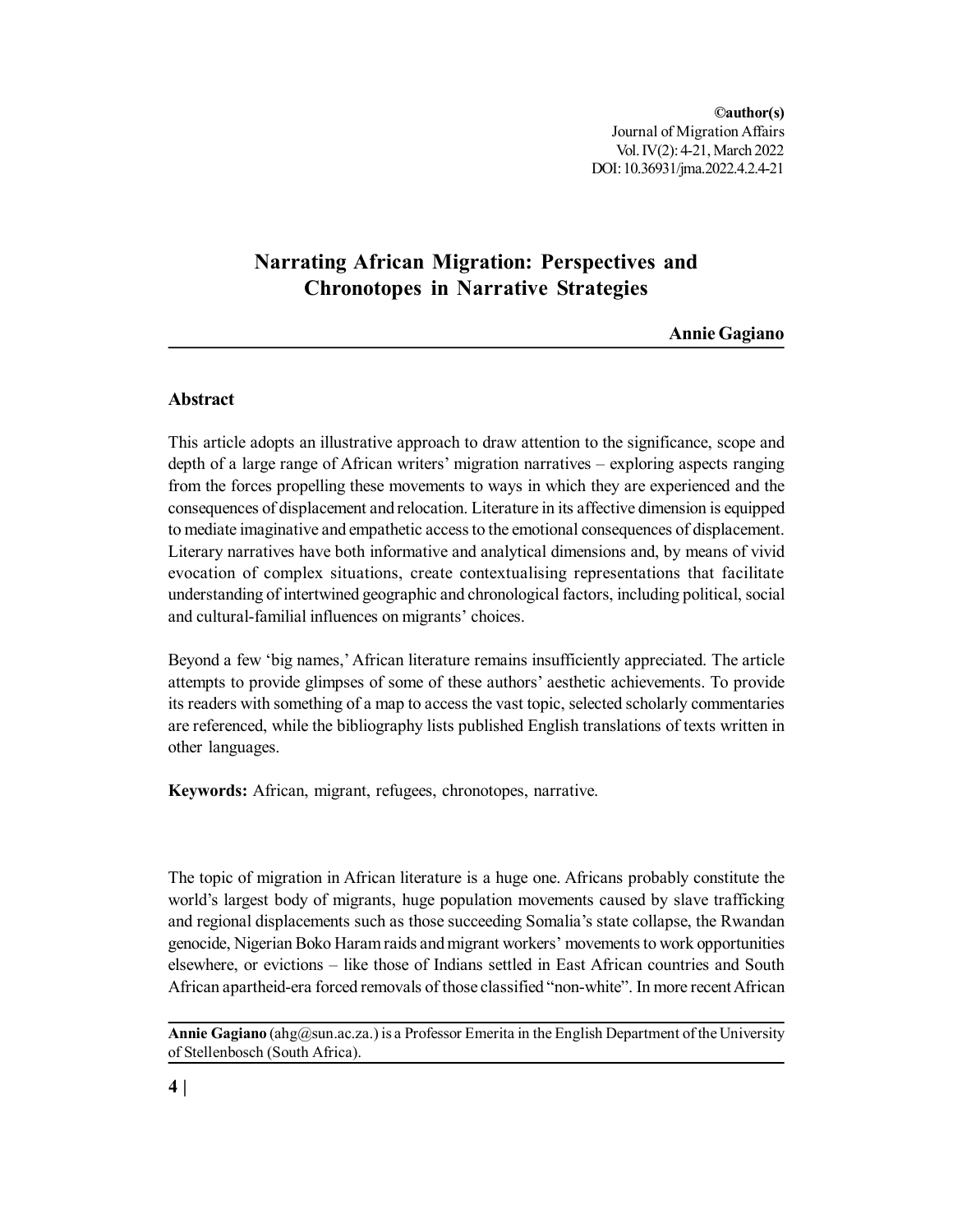'migrant writing' (the present article's central focus), the narrative emphasis falls on the experiences of Africans who flee from war, severe repression or extreme poverty. Hence, this article is both a literary and a socio-political historical outline of African migration writings as a composite evaluative portrayal of the causes and forces propelling these movements. Not all African migrations involve degradation in status; the acclaimed Latin comic playwright Terentius (Terence, 0185-0159 BC) was a man from Carthago (modern Tunis) in North Africa. Shakespeare's Othello was known as "the Moor" to mark his probable North African origins; the dreaded "witch" Sycorax, mother of Caliban in *The Tempest* (first performed 1611), had been transported from what is now Tunis. The African general Othello's eventual downfall is engineered by Iago the Venetian, demonstrating the destructive power and manipulability of racism against darker-skinned Africans by those of lighter hue as evoked by a non-African author. Likewise, in a late Shakespearean play, Caliban and his North African mother are reviled by 'white' European exiles. Yet despite terming Caliban "this thing of darkness," Prospero finds him useful as a servant (*The Tempest* V.i.275-6 and I.ii.286) – presaging African-American slavery practices and the aftermath of international slavery in worldwide low-paid immigrant labour (see Zeleza 2009).

The authoritative recent essay collection *Refugee Imaginaries: Research across the Humanities* (Cox et al. 2020) uses a thematic frame to group contributions – initially providing a historical overview in "Refugee Imaginaries"; then covering the topics of "Asylum," "The Border," "Intra/Extraterritorial Displacement," "The Camp," "Sea Crossings," "Digital Territories," "Home," and "Open Cities." With the exception of the third-last and final of these subjects, the topics are all addressed in the cited African-authored literary works. The article addresses the implicitly analytical qualities in literary works, demonstrating that evocative and affective dimensions coexist in novels with intellectual interrogations of the causes and consequences of the forms of migrant experience evoked in them. The theories of Mikhail Bakhtin allow identification of the chronotopical dimensions of these texts. Bakhtin coined the conceptual expression "chronotope" (Bakhtin 1981, 243) to refer to the deep entanglement of spatial and historical settings in novel writing. This concept pertains to migration narratives where the particulars of "when" (usually implying "why" and "how") and "where" are of central importance to narrators. In literary writing, the authorial undertaking is to evoke the imagined, remembered or re-imagined territory and time vividly in order to allow emotional as well as intellectual access that can deepen readers' comprehension and arouse concern. In her literary-philosophical work *Moral Textures*, scholar Maria Pia Lara terms this quality "illocutionary force": it facilitates the composition of "emancipatory narratives" that "mediate between particular group identities and universalistic moral claims" (Lara 1998, 2-3). As Emma Cox and her colleagues acknowledge: "art […] can tell us how histories look through new eyes" (Cox et al. 2020, 2). Major European writers such as Arendt, Orwell, Kafka and Beckett have addressed refugee issues (see Stonebridge 2018), but contemporary African literature on migration is too often still overlooked regarding its extent, insight, aesthetic value and vision.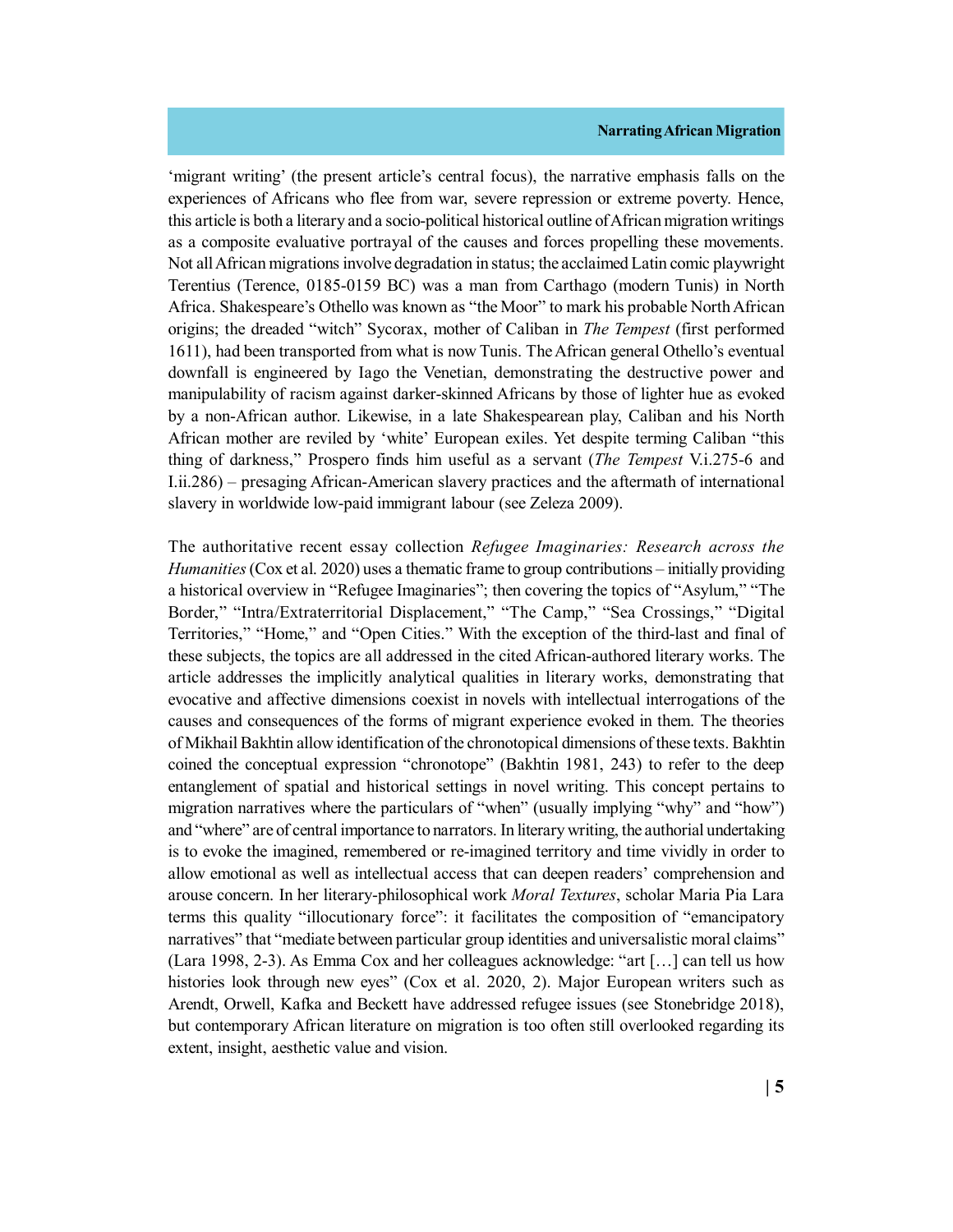An added advantage of compiling the kind of 'literary mosaic' presented in what follows is that it helps readers to become or remain aware of the variety and range of African migrant experiences and of the many kinds of focal perspectives on such subjects and the irreducible individuality of personhood, culture and experience that African refugees display (as delineated in literature). This matters for, as Pauline Ada Uwakwhe reminds us, "a notable problem in migration studies is the tendency of researchers to essentialise Africans" (Uwakhwe 2013, 4). A central undertaking of the present article is, hence, to give a sense of how many African novels and texts articulate migrant experiences, and of the literary art that these writings manifest in vividly individualising a wide diversity of African migrant histories. The article briefly outlines most of the literary texts mentioned and illustrates more fully the aesthetic dimensions of only three novels of 'representative' refugee trajectories exhibiting special narrative skills.

While the sequence in which the majority of novels mentioned below is chronological, in a brief preamble below, three texts, one from the  $18<sup>th</sup>$  and then two from the  $21<sup>st</sup>$  centuries – evoking in their different ways individual experiences of cross-Atlantic transportation and enslavement of Africans – are first and separately presented. The earliest is the famous account, *The Interesting Narrative of the Life of Olaudah Equiano or Gustavus Vassa the African, Written by Himself* (Equiano 1789), which remains the best known of the slave narratives. Equiano was born into an Igbo community in West Africa and taken captive at eleven, obtaining his freedom in later life and subsequently prominent in the Emancipation struggle. *Ama, A Story of the Atlantic Slave Trade* (Herbstein 2000) is a substantial, meticulously researched and empathetically presented work by Ghanaian/South African writer Manu Herbstein concerning the life of a Sahelian woman captured into slavery. She suffers sexual degradation and violent abuse, nevertheless surviving and achieving periods of nominally 'free' life by using her wits and charm: never surrendering her sense of self-worth and African pride. Herbstein's narrative is unsparing and scrupulous, depicting African complicity in the slave trade and in including abusers, both white *and* black, male *and* female. Its emphasis on Ama's gendered position within slavery is noteworthy (see, e.g. Oduwobi 2017). Zora Neale Hurston, the famous African-American author, was an anthropological researcher who (following a series of interviews) constructed the narrative of an elderly man going by the name Cudjo Lewis (his African name was Oluale Kossola). He was the only living survivor of the 'cargo' of the last, illegal slave ship to reach America. *Barracoon – The Story of the Last 'Black Cargo'* (Hurston 2018) is a melancholic account, for even in age, Cudjo vividly recalled his youth in West Africa (perhaps Togo) and retained his still heartfelt African affiliation. As a history and an indictment of 'whites,' Africans, and African-Americans – all complicit in Lewis's and other slaves' sufferings – it is a moving and memorable account.

One of the earliest and most celebrated African novels in English – South African Sol Plaatje's *Mhudi* (1930) – involves displacements caused inter alia by the *mfecane* [this Nguni term, which means "the crushing," refers to long-drawn-out internecine tribal wars of 1750-1835],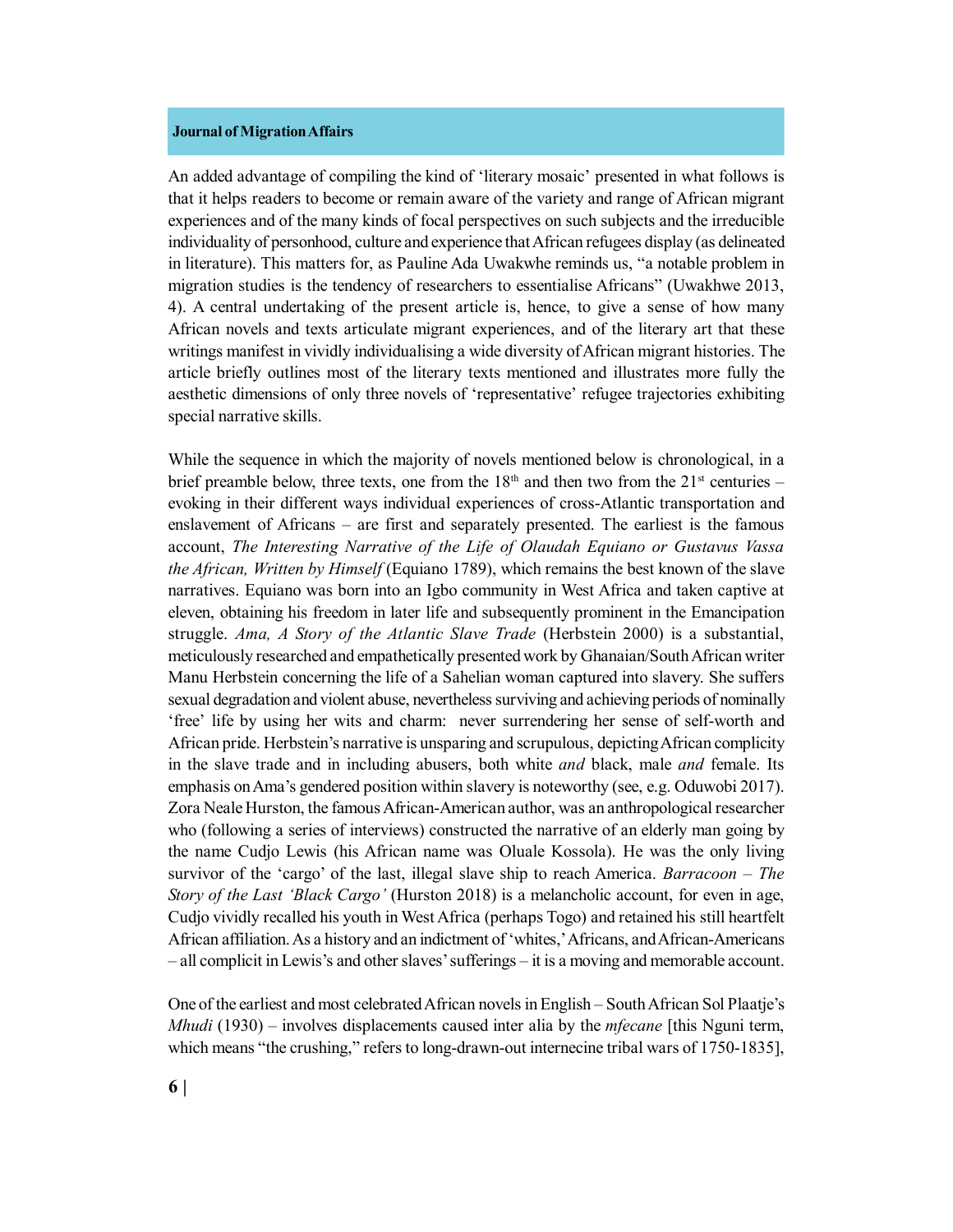evoking the expansion of the Zulu kingdom and violent northern migration of the Ndebele. It ends with an encounter with the white South African migration dubbed "the Great Trek." *Mhudi* complements Plaatje's 1915 study of the effects of the notorious 1913 "Land Act" in South Africa, which expelled thousands of black families from farms in the validation of land appropriation. From another perspective, several novels by writers with East African family histories evoke the 1972 expulsion by Idi Amin of migrants from India long and prosperously settled in Uganda. They came as indentured (often railway) workers who later established prosperous businesses but became refugees *from* Africa pushed into Britain and elsewhere (compare Scheckter 1996 and Hand 2016). Among novels evoking these histories, two notable recent examples are *Kololo Hill* (2021) by Neema Shah and *We Are All Birds of Uganda* (2021) by Hafsa Zayyan – but there is sadly no space to discuss them, nor the fascinating novels by South African Indian authors evoking apartheid-era forced removals of Indians from white claimed areas. The authors of a recent study (*The postcolonial museum: the arts of memory and the pressure of histories*) write appositely: "migrant aesthetics transposes us into another cartography" (Chambers et al. 2014, 7). Such narratives also 'transpose' readers into other, often harrowing, time-frames.

African literature, referring to literary texts authored by Africans in internationally accessible languages, grew into a genre meriting the serious attention of scholars and readers' interest in the second half of the twentieth century. Discussed below are three novels from this era that address migration issues. The earliest is the Cameroonian author Ferdinand Oyono's third novel, translated as *The Road to Europe* (originally published in French in 1960), presenting a satirical account of an educated young Cameroonian whose desperately desired migration to an idealised France is largely a pretentious dream – until his unscrupulous tactics eventually secure him a passage there. Senegalese author Cheikh Hamidou Kane's *Ambiguous Adventure* (published in French in 1962 and acclaimed by Chinua Achebe) depicts a young man whose philosophical studies in France rupture his cultural roots and all but destroy his sanity. Another famous text from this era was first published in Arabic; its translated title is *Season of Migration to the North* (Salih 1966). Its leading characters are Sudanese (like the author). This superbly ironic, emotionally and intellectually hugely complex account evokes a British-educated Sudanese man who sets out (in the UK), by means of ruthless seductions, in ironic mimicry of the role of Othello. He destroys several white women in a kind of elaborate anti-colonial campaign – until he is himself enslaved by his passion for a British woman. He marries and eventually kills her before returning to a strange double life involving difficulties and ironies in the Sudanese village he came from, since he is a peasant farmer by day and a British intellectual in an elaborately appointed secret room (his study) by night. Salih's enigmatic interrogation of African migrancy remains compelling.

*A Squatter's Tale* (2000) by the Nigerian Ike Oguine realistically and vividly represents the story of a nouveau riche young banker whose lifestyle collapses with the end of the 'oil boom'. He manages to get (illegal) US access only to discover that in his uncle's boastful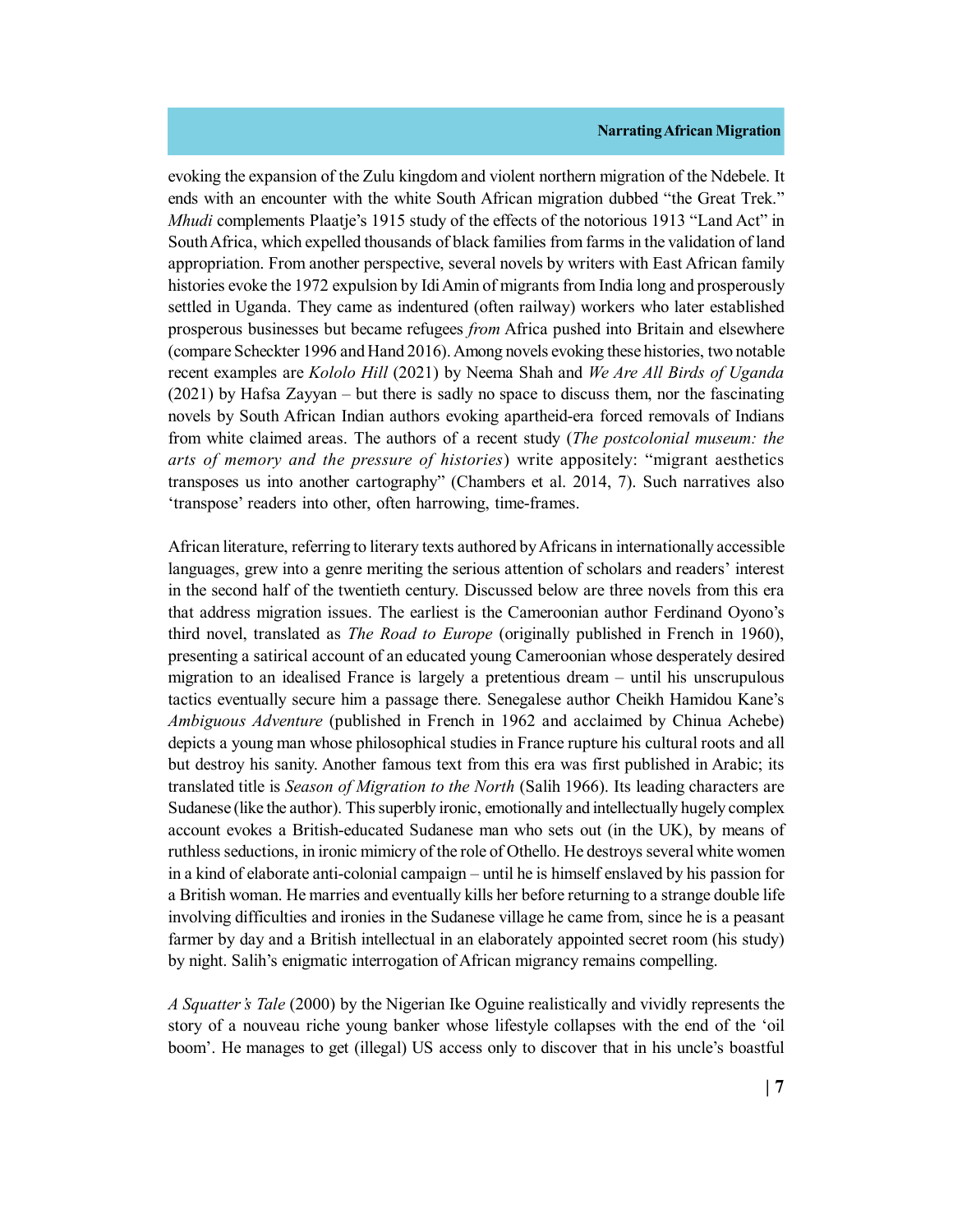tales of his life there are fabrications and struggles to survive by doing menial work. Fatou Diome's beautifully styled narrative, *The Belly of the Atlantic* (2003, in the original French), evokes the hopeless dream of the narrator's younger brother of becoming a soccer success in Europe. The brilliant title contains both a warning and her own deeply nostalgic awareness of the chasm between her present life in France and her childhood on a Senegalese island. A strongly voiced Muslim faith and proto-feminism permeate the narrative. *Offspring of Paradise* (2003) by Safi Abdi begins amidst the horrors of the bloody Somali state collapse in the early nineties when warlords and armed militias of young thugs dominated the pervasive anarchy. A young girl loses her closest relatives in the violence, eventually reaching a refugee camp in a 'Western' society with her aged, beloved and wise grandmother. She is sought out by fanatic, half-crazed 'Christian missionaries' but fends them off by holding to her memories of her grandmother and her Islamic faith. Simão Kikamba's ironically titled *Going Home* (2005) is a moving and hard-hitting narration of the inhospitalities of African countries towards internally displaced refugees. In this semi-autobiographical text, Mpanda, a MuKongo whose parents fled the Angolan civil war when he was young, is dissatisfied with his life in the DRC – deciding to return (against his father's warning) when peace is supposedly established in Angola. He encounters severe setbacks there and so much hostility in the nominally free country that (like many other Africans, after Mandela assumed leadership) he journeys to South Africa – only to encounter the hate-filled xenophobia of local blacks, who resent the flood of 'other Africans' into 'their' space. It is a bitter and sad story but a necessary record.

*What is the What: the Autobiography of Valentino Achak Deng – A Novel by Dave* Eggers (2006) took the flak for its unconventional, unashamed announcement of its cocreation. Despite this controversy, it is a significant contribution to African migrant literature. Deng's story juxtaposes the early part of his life as one of the "lost boys" fleeing violent southern Sudanese conflict in a dangerous, lengthy journey on foot to a refugee camp in Ethiopia – only to find that asylum there is an endurance test. Later some youngsters are given the opportunity of a 'new life' in America, discovering that life there is harsh and socially exclusionary. Even here, Africans can be victims of unprovoked criminal attacks by African-Americans with no fellow feeling (cf. Masterson 2009). This text can be compared with *Tears of the Desert: A Story of Survival in Darfur* (2008) by Halima Bashir (with Damien Lewis). Darfur is in Western Sudan, and the violence there is distinct from southern Sudanese conflict, although both situations involve persecution of pastoral villagers. The *Janjaweed* (ruthless mounted Arab-speaking raiders) are despatched by the Khartoum rulers wanting access to oil resources and agricultural land. The novel unforgettably and unsparingly recounts the main character's experiences, obliged to assist (as a doctor) when a school full of little girls is raped. She herself is punitively raped, and her life is at risk for her resistance, but she later struggles for citizenship in the UK. Bashir, too, had to walk to escape persecution but (like Deng) became a spokesperson for her people's plight and for refugees.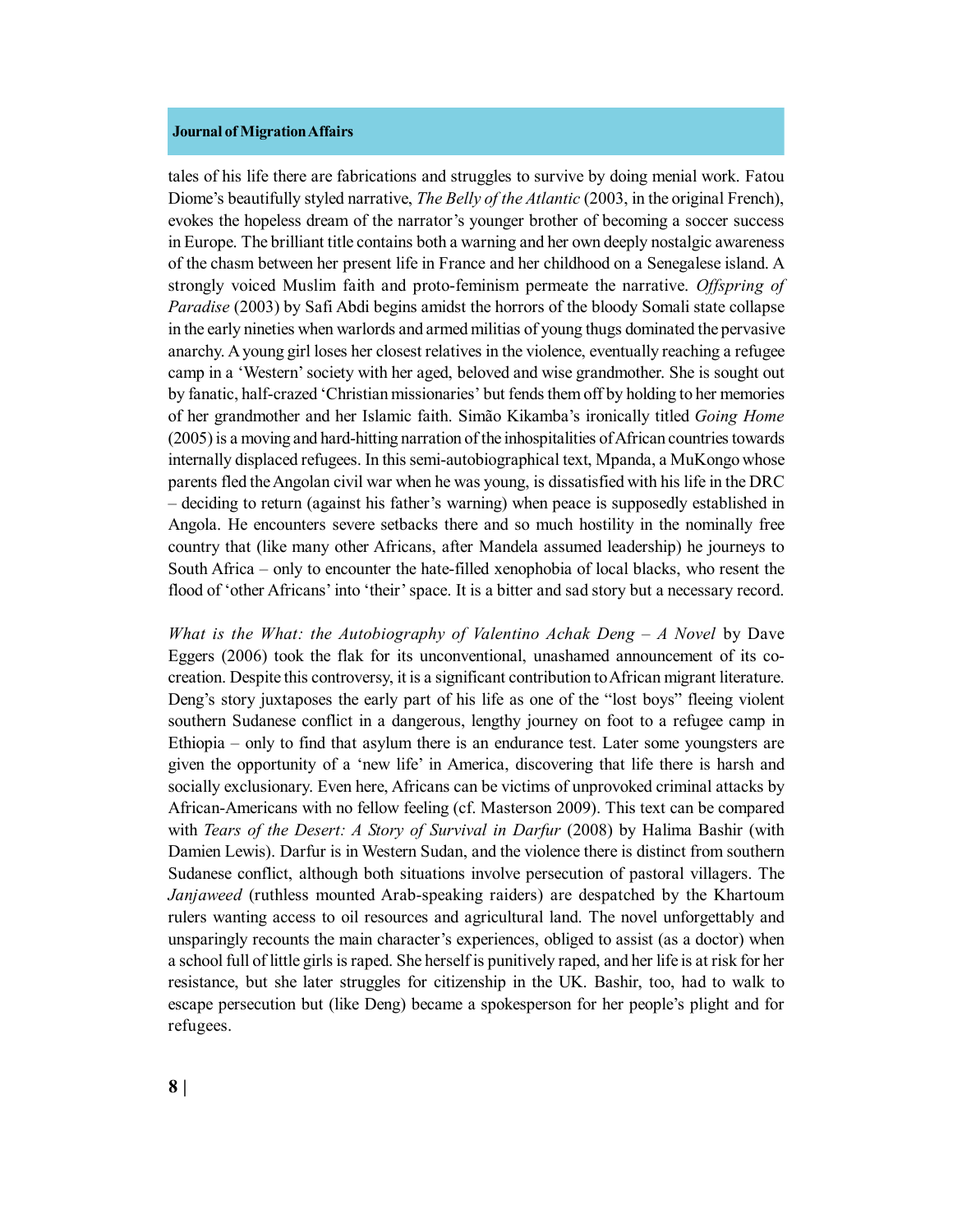*On Black Sisters' Street* (2008) is a novel by Chika Unigwe, a Nigerian. Her novel concerns African prostitutes (women willingly 'trafficked' to Europe, then trapped there by the inability to repay their flight tickets); created when she, a 'privileged' African migrant with a Belgian husband, noticed the African "working women" in Antwerpen. She interviewed them in order to novelise their stories and draw attention to their plight. Often harrowing to read and providing each character's back story in their African countries of origin, this is a key text concerning sex trafficking. Brian Chikwava's title *Harare North* (2009) uses the mocking Zimbabwean 'nickname' for London since so many of them fled there during Mugabe's rule. This fascinating text is written in strange 'Shonaised' English that vividly reveals the narrator's mental disturbance. Driven by guilt for a political murder he committed (under orders), his inability to ritually honour his mother's death, and dread of deportation as an illegal migrant, the narrator becomes feral and probably insane as his life unravels towards the text's end. The narrative vividly evokes the precarity of life in a ruined society and of existence as a refugee on the margins of the Western 'asylum' site.

It is harrowing merely to read Jamala Safari's account (in *The Great Agony and Pure Laughter of the Gods* – 2012) of the life of a teenage boy in South Kivu province of the DRC, abducted to serve as a child soldier – one of the most awful conditions of the range of problems driving Africans into migrancy. The area (rich in valuable metals) attracts the predatory intentions of neighbouring countries and international consortia, but also of ruthlessly competitive militias causing mayhem in their greed for wealth. As someone who is himself a migrant from eastern DRC now living in South Africa, the author made use of his own local knowledge to depict his protagonists' struggles. A girl with whom the boy shares an innocent but deeply committed love ends up a kidnapped 'wife' to one of the brutal commanders in the camp where they live – the boy unable to help her, himself fighting for survival by taking on a mask of uncaring cruelty. Eventually ejected from the camp by the jealous commander, the youngster is left for dead in the forest. Rescued by chance, he is taken to hospital, though his soul is far more wounded than his body. He cannot settle back into familial and local life. He flees to a Mozambican refugee camp, where he learns that his beloved has returned to their village; she is pregnant by her captor. He returns to her, accepting her little son as his own, and the small family lives in love. The text is significant not only for its compelling account but for evoking the possibility of humane recovery from awful forms of forced migration.

*Americanah* by Chimamanda Ngozi Adichie (2013) is ironically probably the most famous of the novels depicting African migrant experiences since her text concerns middle class Nigerians' migration experiences which, if not without stresses, grief and deprivation, are nevertheless immeasurably less dreadful than almost all the other migrations featured in this article. Reviewers and scholars have lavished attention on the writing of this sole famous African writer's text but seem to continue to overlook the literary art and courage of a majority of African writers who evoke their continent's brutal power-mongers and the all-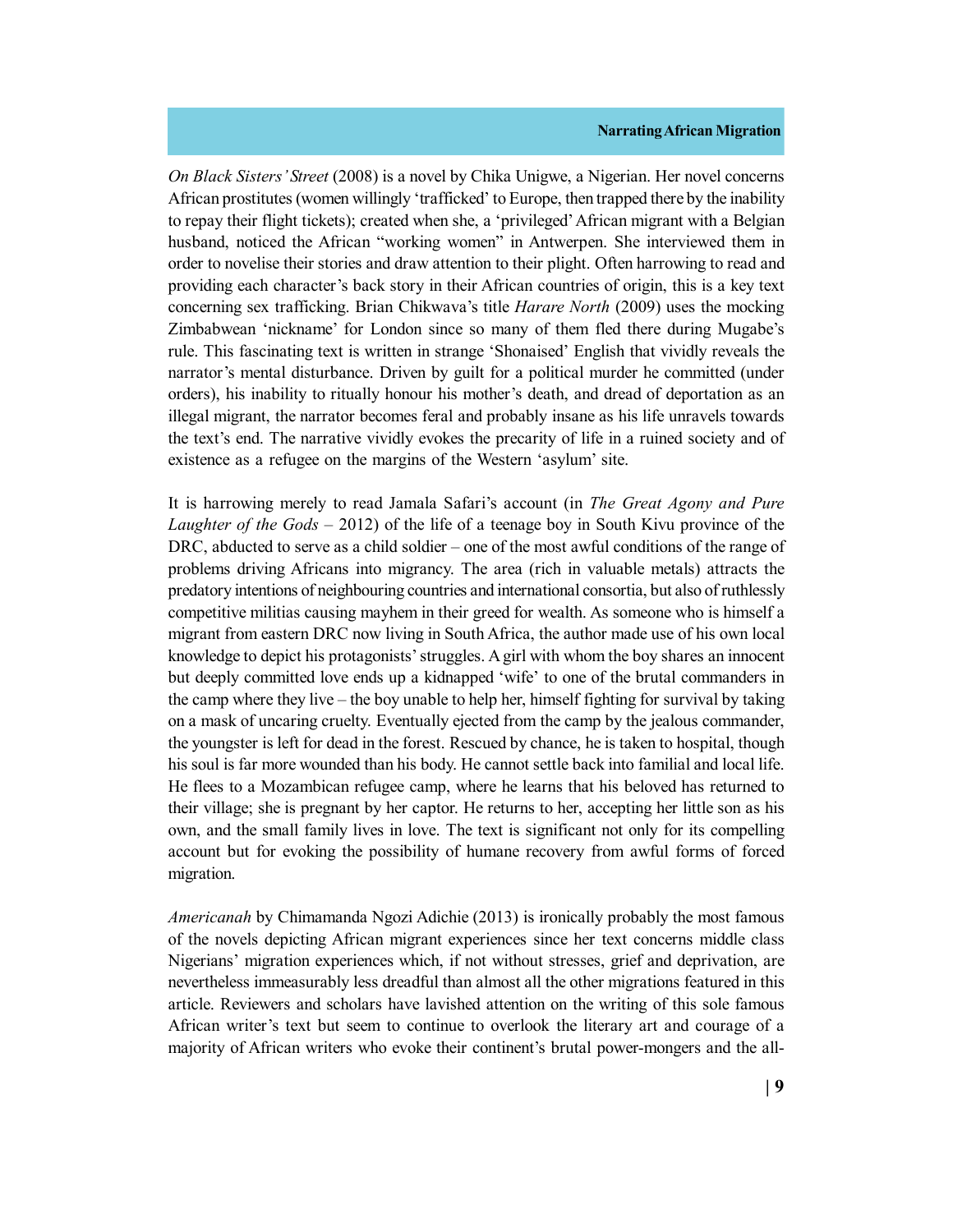but overwhelming handicaps with which their compatriots have to cope both before and after becoming refugees. Adichie's writing is notably polished but conveys a sense of complacency in the relative ease with which the main characters overcome difficulties and regain personal prosperity upon returning to their homeland. In the same year (2013), the young Zimbabwean author NoViolet Bulawayo's novel *We Need New Names* was also published; this is a particularly powerful rendition of the African migrant tragedy (see Concilio 2018):

Look at the children of the land leaving in droves, leaving their own land with bleeding wounds on their bodies and shock on their faces and blood in their hearts and hunger in their stomachs and grief in their footsteps. Leaving their fathers and mothers and children behind, leaving their umbilical cords underneath the soil, leaving the bones of their ancestors in the earth, leaving everything that makes them who and what they are, leaving because it is no longer possible to stay. They will never be the same again because you just cannot be the same once you leave behind who and what you are, you just cannot be the same. (Bulawayo 2013, 146)

The incantatory poetry of such a passage is an acknowledgement of the profound sorrow from which it springs. The novel's main character Darling, leaving her mother, her community and her friends to join an aunt working in Michigan, encounters the usual disillusionment with the US and other idealised 'Western' societies that naïve African migrants are faced with. The country is indeed prosperous, but the society has its own indigent and otherwise marginalised citizens – and even further excluded from its comforts lies the zone where the African migrants cling to whatever papers and jobs they can obtain; disdained for their 'otherness'.

Faïza Guène, who writes in French, wittily but with underlying deep feeling, evokes the life of many Algerians living in the French cities' notorious *banlieues* – far-flung, outer-edge suburbs. Her novel (first published in 2014) bearing the translated title *Men Don't Cry* (Guène 2021) is a contemporary take on the vexed relations between French citizens and the inhabitants of their country's ex-colonies (see Toivanen 2019), although focusing on the problematic relations between migrants who assimilate successfully and prosper, and those who hang on to traditional cultural values and family cohesion. Guène uses humour to alleviate a scenario that might be seen as bleak, vitalising her novels and earning her a wide and appreciative following. Even as the novel eschews an accusing, lamenting or complaining voice (except in the melodramatic outbursts of the mother figure), the strains and threats besetting migrant lives are vividly evoked. (Compare Nada 1997: a careful assessment of earlier "Beur fiction.") In *Adua* (original Italian, 2015), Igiaba Scego parallels the experiences of a Somali father who works as a translator for the Italian military in Rome in the nineteenthirties with those of his daughter Adua, who is brought to Italy to star in a sleazy film in the late seventies – and stays on. Their lives in Italy confirm findings that masculine migrants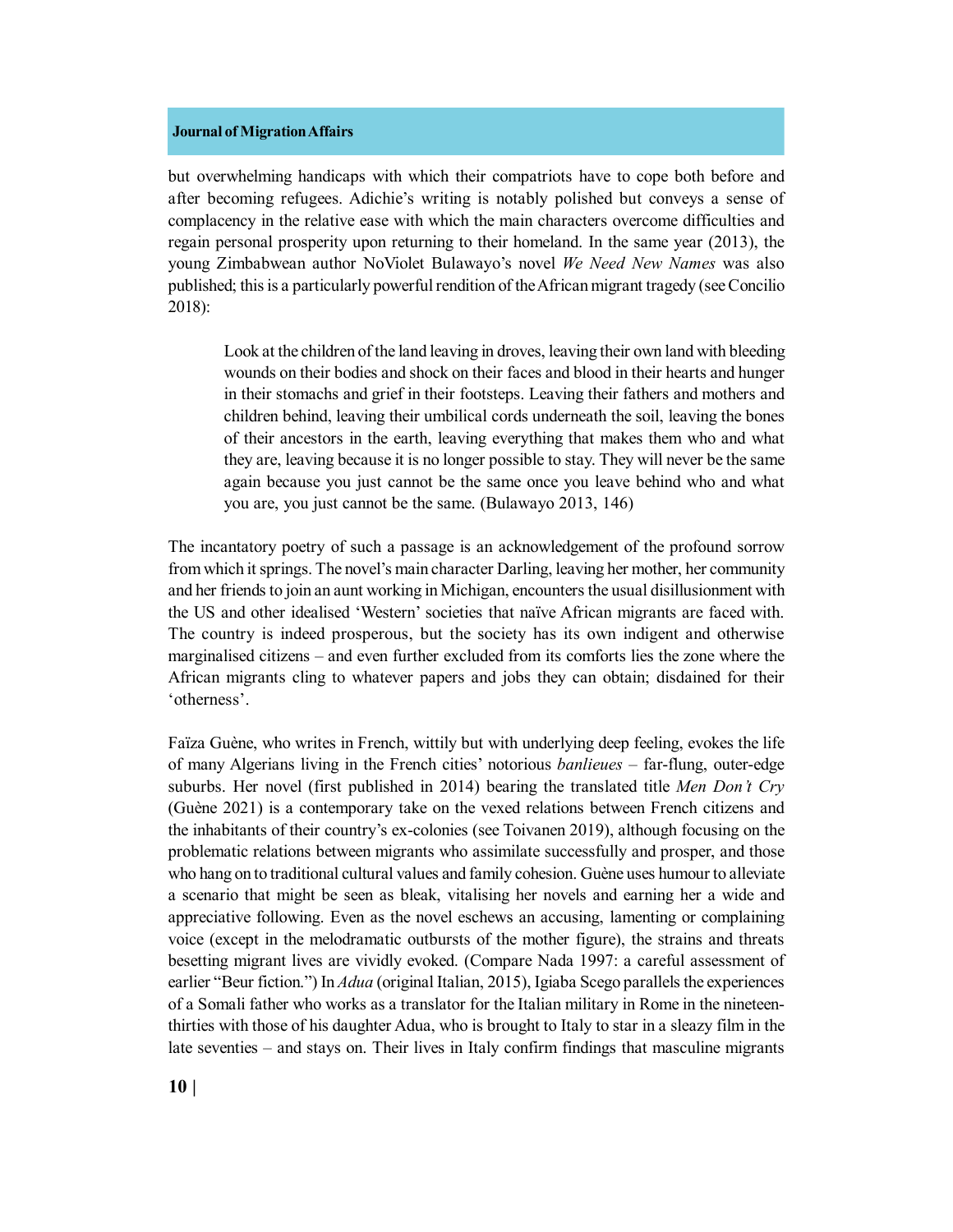tend to live with feelings of "humiliation" and constant "danger," whereas female migrant experiences centre on "body, violence and depression" (Ghiroldi 2017, 51), for the father is both used and violently assaulted, whereas the daughter's body is commodified. The father returns to Somalia while the daughter is reluctant to do so; she marries and supports a much younger Somali refugee before helping him move on to a new life elsewhere in Europe (cf. Gagiano 2020, "Somaliness").

Jamal Mahjoub, an Anglo-Sudanese author, turned to writing crime fiction both as a more lucrative form and "to release stories that would otherwise go untold" (Mahjoub Interview<sup>1</sup>). Under the pseudonym Parker Bilal, the author has created a fascinating crime fiction series featuring a private detective who is a Sudanese political refugee working in Cairo. The 2016 novel *City of Jackals* centres on the bloody scapegoating of poor Sudanese and ends with the demolition of an illegal refugee camp in the city – presaged as the detective sees (in the beleaguered camp) "children crying" while parents "rushed about trying to find a safe spot to shelter, but there was nowhere left to go" (Bilal 2016, 409). Not long afterwards, he notes media images of "the camp in tatters"; "Twenty-seven dead. Eleven children." Nevertheless, "Americans and Europeans would remain silent. Nobody wanted to risk upsetting their most important ally in the region" (ibid., 435). Makana (the investigator) also uncovers the horrifying trade in refugee children's body parts – 'harvested' for wealthy, elderly customers. Partly due to his empathy as a fellow refugee, he breaks open such ugly, secret predations on precariously dislocated people, highlighting a pervasive threat to displaced Africans. Imbolo Mbue's novel *Behold the Dreamers* (2017) does not allude to the struggle for citizenship of children born to illegal migrants in the US but depicts an 'illegal' Cameroonian migrant family desperate to remain in America. This cleverly plotted, vividly imagined text is imbued with ironic compassion. It juxtaposes an extremely wealthy 'white' American family with an African migrant one; the American couple employing the Cameroonian parents – the father as chauffeur and the mother (occasionally) as housekeeper and child-minder. The two families become emotionally intertwined in unexpected ways. The American man is a leading executive at Lehman Brothers, the gigantic firm that shortly collapses – causing enormous damage to the American economy. The Cameroonian chauffeur overhears conversations about this situation, while his wife discovers the American wife's insecurity that she seeks to drown in alcohol and dull by drug ingestion. Without the author downplaying the more unpleasant and difficult struggles of the migrant family, their strong bond is contrasted with the 'white' family's strained relationships. Betrayal and blackmail from both sides eventually sever the links between the two families. The Cameroonian couple, themselves at loggerheads about returning to West Africa, is in the end forced to go back, but this family endures and manages successfully to resume life at home.

In his 2018 novel *North of Dawn*, Somalia's most famous Europhone writer, Nuruddin Farah, has addressed his compatriots' migrations to Scandinavia – combining this topic with acknowledgement of partly justified mistrust by local authorities due to networking and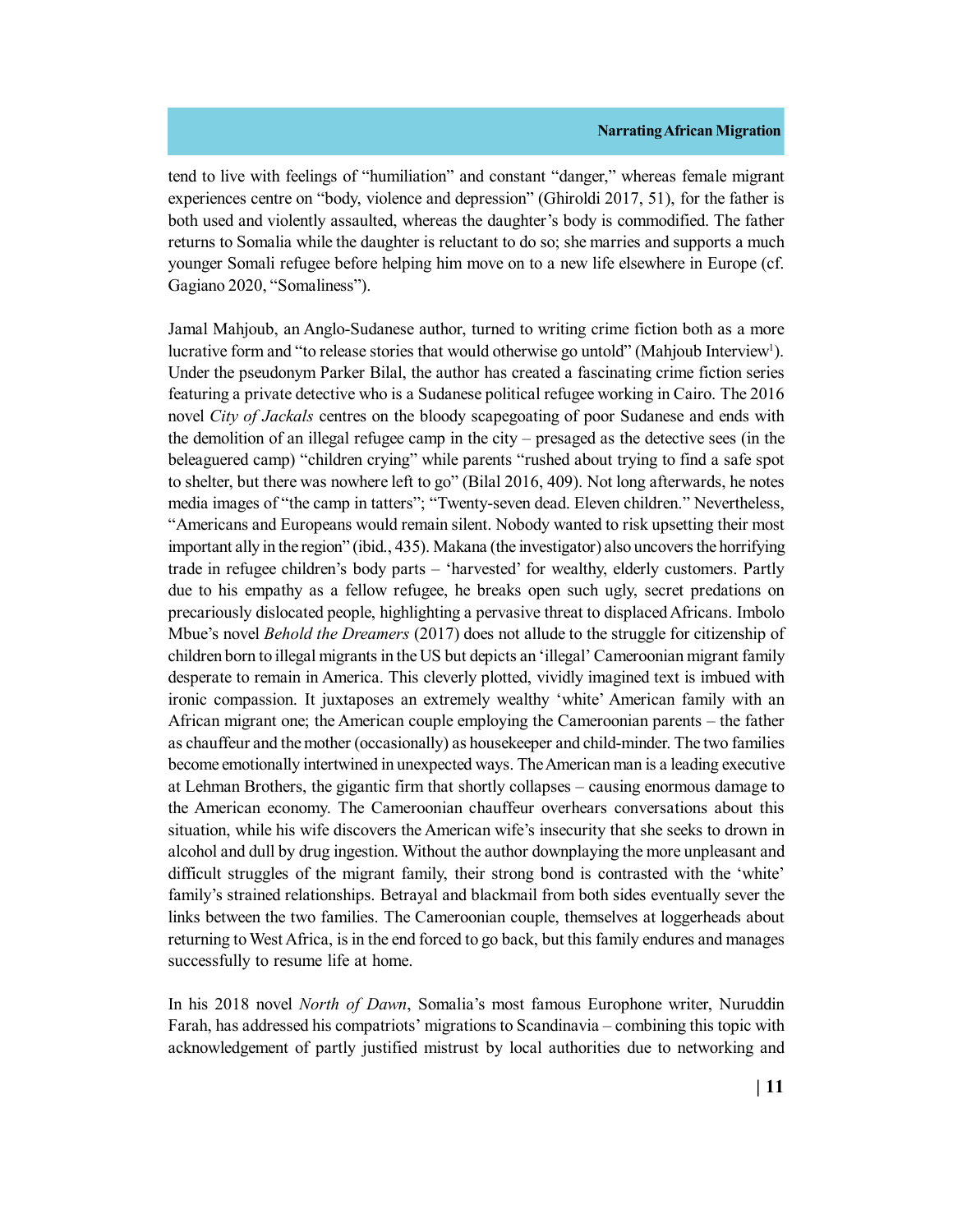cooperation between Somali refugees and terrorists; the latter adherents to a creed of the violent destruction of 'non-Muslim' societies. His main characters, a middle-aged Somali couple, lead a comfortable and privileged life contrasting with the fate of the average Somali refugee, which is characterised by experiences of racial "stigmatisation" (see Fangen 2006, 70). The couple's son empathises with his less privileged compatriots and joins a group that his father reviles as Muslim extremists, fissuring the family. He returns to Somalia, where he dies in a suicide bombing – obliging his grieving mother to fulfil what she sees as a moral duty: bringing his widow and her two children to Norway. This results in serious political and emotional problems for the family. Internecine African wars like Somalia's have resulted in huge refugee problems, but Africans have also been displaced by conscription into European armies to fight within or beyond Africa, especially in the World Wars. Abdulrazak Gurnah has imaginatively recreated the plight of a near-forgotten group of East Africans – those dragooned into serving in the German colonial army fighting the British and their allies and known as *askari* during the First World War. In *Afterlives* (2020), two such *askari* are important characters, and the accent falls on the psychological consequences and social and familial effects of their alliances with the Germans. Both men were initially displaced from their families by terrible home circumstances: one ran away at eleven; the other was sold by his parents. The first lands up with a gentle German farmer, a learned man who inspires the youth to admire German civilisation and accept Christianity. When the Germans in East Africa come under attack in World War I, he feels obliged to join them, eventually 'disappearing'. Many years later, his sister's son, who had been 'haunted' by this uncle, discovers that he ended up in a Nazi camp for having had an affair with a white German woman; he died there. The other becomes an *askari* at seventeen, protected but troubled by a German officer's obsession with him – after the war, he hides his past and, marrying and becoming a father, finds solace in family and a (Muslim) faith community. The novel, with moving skill, recreates the ambivalences in *askari* lives – depicting complex dilemmas that drove their initial dissociation from African communities in men who were never merely colonial collaborators or compradors.

In the concluding section of this article, three novels are singled out as covering a more-orless representative span of migrations from and within Africa in various, vividly moving accounts. The texts illustrate the achievements of the continent's authors in creative writing that discloses African understanding of the nature and effects of migration with special skill. The first text addressed is Cristina Ali Farah's 2007 *Madre piccola*; initially published in Farah's mother tongue, Italian. It has been expertly translated into English. Farah herself had to flee Somalia, her father's country (where she grew up), at age eighteen, with a newborn baby strapped to her chest. The English title *Little Mother* (2011) refers to a Somali tradition that refers to the mother's sister as her own children's 'little' mother. In Farah's text, this is Barni, with whom the other central female character, her maternal cousin (called Domenica in Italian and Axad in Somali contexts), grew up as both 'sister' and mentor. Barni's maternal powers are confirmed in her adult job as a midwife; in Italy,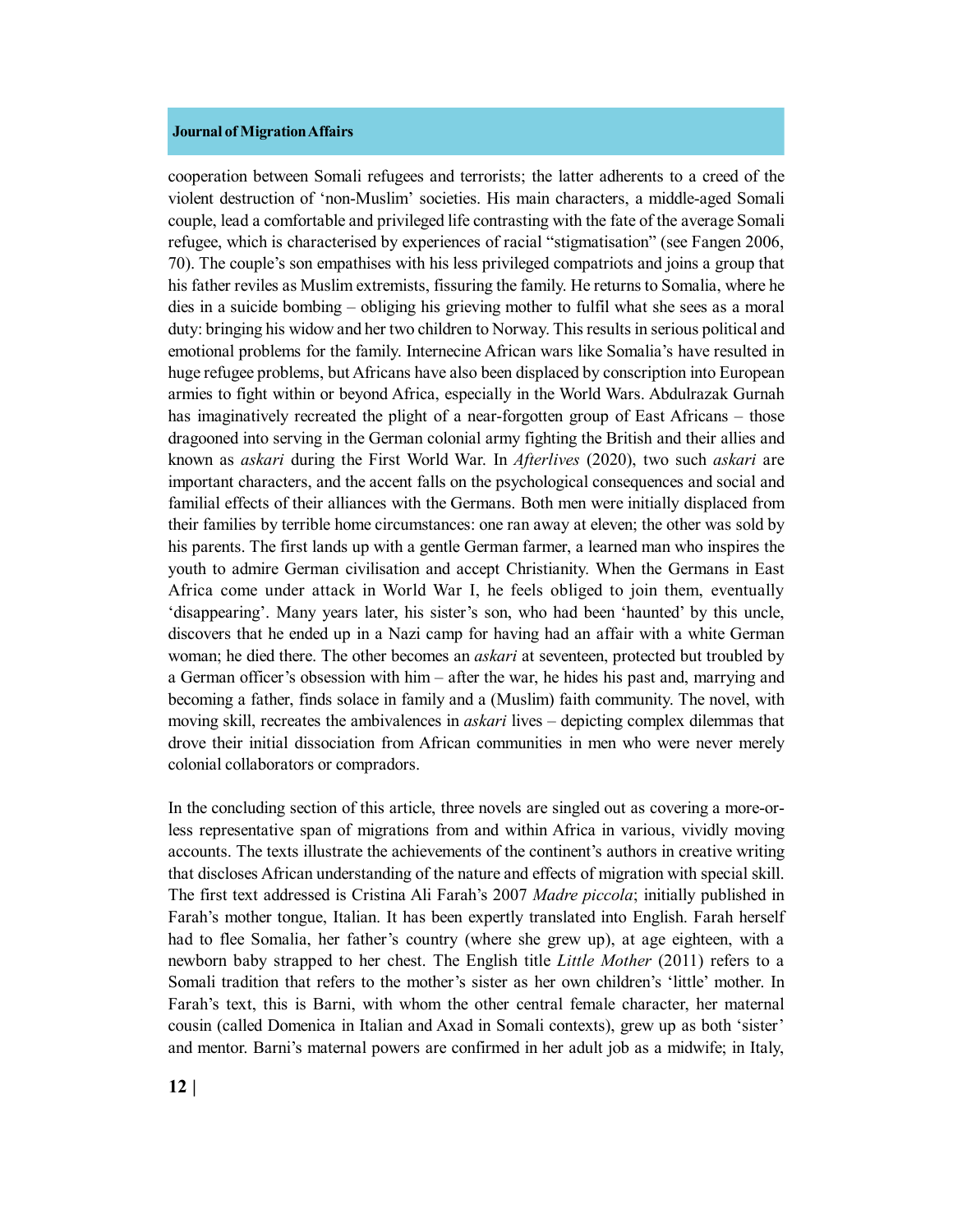she works in a hospital, but she is also a woman who readily 'mothers' other Somali refugees – for Somali linkages endure even in foreign surroundings. Cristina Farah indeed dedicated her novel firstly to Somalis, whose "scattered voices of the Somali diaspora ... are woven throughout [her] book" (Farah 2011, xiii). Somalis were dispersed to many locales when Mohammed Siyad Barre's tyranny collapsed in 1991, unleashing bloodily violent mayhem as competing, anarchic groups overran the society in orgies of killing and rape.

Barni's beautiful and terrible evocation of the deaths of Somali refugees fleeing in unsafe and overloaded boats in their desperation to reach a 'safe haven' in Europe (here, Italy) is unforgettable:

Boats have been coming and unloading illegal immigrants along Italian coastlines for a long time now. The tides go in and out and the beaches keep filling up with garbage: tomato cans, shards of green glass, small tubes of medicine, clumps of tar, and plastic bags, more and yet more plastic bags. And, carried by the sea, lifeless bodies, wearing tattered clothes, their purplish skin blotched with white salt. (Farah 2011, 13-14)

This is how human beings become garbage, pollutants and waste products. Even living refugees are, of course, gazed at with hostile eyes, resented as intruders or predatory, exploitative freebooters. Both a profound fury at those responsible but not accountable for such desperation-driven and eventually fatal risks taken and deep-felt empathy for the victims endow the passage with tragic grandeur coexistent with horror. This is how imaginative or literary writing allows us to *comprehend* forced migration in ways that scholarly studies seldom achieve because it is here rendered in the human voice responding to close perception with appropriate feeling. "The desert swells and bursts inside of me," Barni says elsewhere, "and I feel in my arms the weight of those bodies swallowed up by the white sea" (ibid., 47).

Nuruddin Farah, Cristina's namesake (but not relative), fellow novelist and predecessor, wrote *Yesterday, Tomorrow: Voices from the Somali Diaspora* (2000) – a work combining his authorial meditations on exile and migration and moving renditions of interviews conveying the sorrow felt by particularly older men at the multiple lives lost due to the Somali state's collapse. In *Little Mother*, one somewhat feckless drifter represents the thousands of young male Somalis unable to adapt to life as refugees (unlike the women, who generally do manage to settle successfully by remaining pragmatic and familially responsible). The young man refers to feeling (as a migrant) "a deep and shabby sadness" (ibid., 57), vividly evoking his sense of status loss, humiliation and lack of dignity. The third narrator in *Little Mother* represents migrants whose displacement and sense of exclusion and deprivation cause a psychic disturbance. Domenica/Axad resorts to self-harming; cut off from the family members she loved (her father, presumed to have died in the Somali conflict, and her cousin Barni, with whom she later reconnects) in dreary isolation; her life controlled by an autocratic male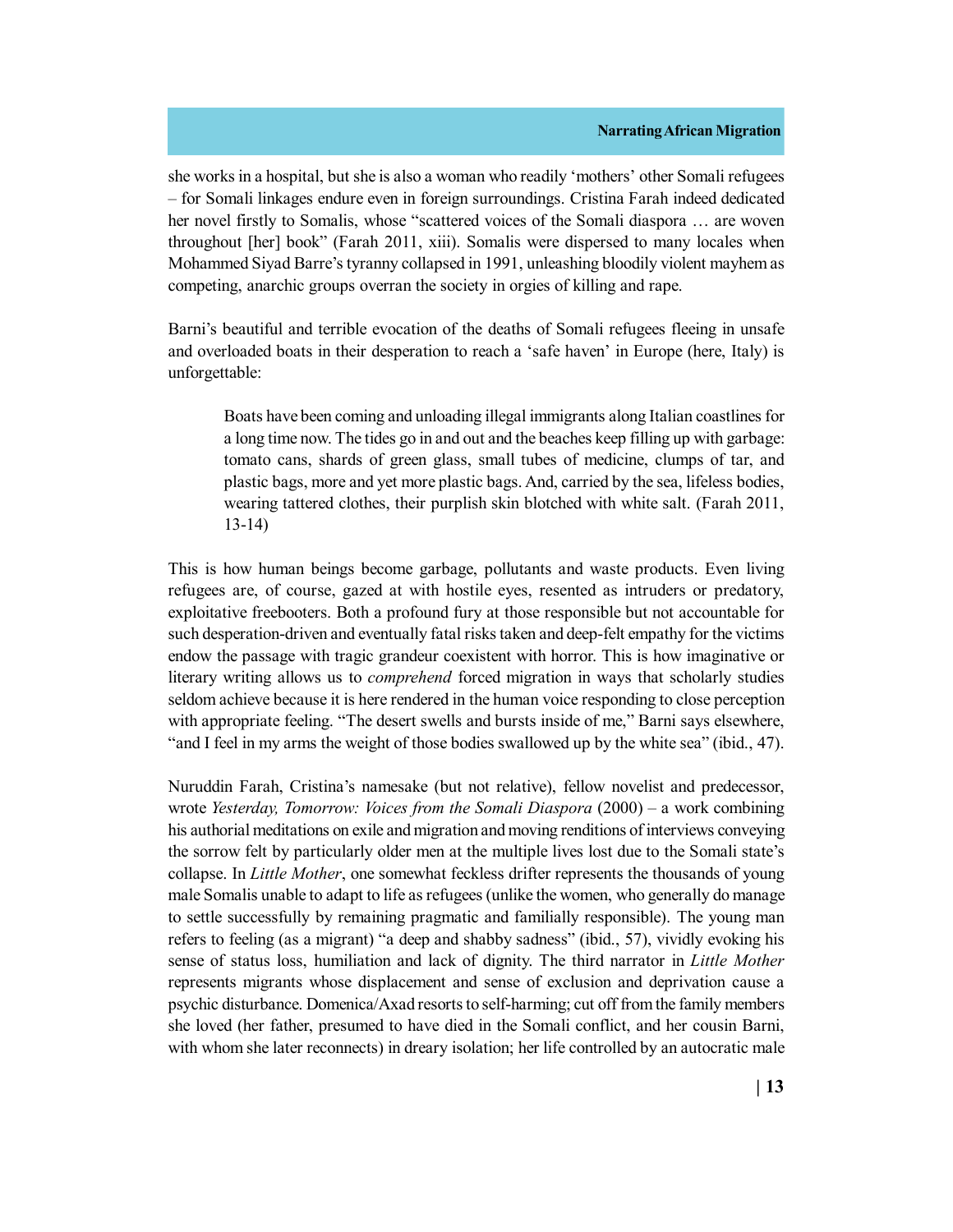cousin – although she acknowledges that he "saved" her from "the usual life of the diaspora, aimless peregrinations" (ibid., 87). Through Barni, Cristina Farah acknowledges that some refugees unwisely maintain ancient clan hatreds even in the diaspora, describing this as a "perpetuating the pain": "hatred among lonely people, scattered all over the world" (ibid., 155). The narrative concludes with healing words when Barni evokes her and Axad's decision to live together in Italy, raising Axad's baby son (named for her father): "we carry our home with us" – adding: "together, we can share the greater part of our pain" (ibid., 226).

Sulaiman Addonia's *Silence Is my Mother Tongue* (2018), set in a remote Sudanese refugee camp mainly inhabited by Eritreans who have fled the war with Ethiopia, contains a halfhidden love story – a love only once openly expressed for, even though displaced in the camp, the Muslim families (like their Christian counterparts) maintain strict social rules to govern especially young women's lives. The strikingly individual central character Saba, however, defies rules, particularly those controlling natural impulses by inculcating shame. Addonia's novel emphasises the extent to which – even in a refugee camp – repression named "tradition" and its ideal, a misnamed "purity," constitute a system of containment harsher (to young women or the sexually 'deviant') than the camp's. Saba has a mute brother, whom she loves deeply. Puritanically minded camp dwellers like the midwife, her mother's friend, consider the siblings' sleeping together and 'inverted' domestic roles wrong, but when Saba (who wants to study medicine) is manipulated into marrying the camp's rich man, she demands her brother's moving into the husband's home compound along with herself. Saba's stipulation is accepted by her husband since he and her brother are secretly in love. Intruding into this complex and highly unorthodox sexual scenario is the further complication of a wealthy local nomad whose help is needed to rescue Saba's dearest friend. When she visited Saba, she fell victim to a violent rape by Saba's husband's brutish son; now Saba feels obliged to get her friend to a proper hospital. The nomad can get Saba and her wounded friend out of the camp, as he is not a refugee. However, the nomad demands Saba's or her brother's sexual submission to himself as the price for his help in getting the women away.

Earlier, the friends had disagreed about what they needed to strive for: Saba's dream of university studies and professional life as a doctor conflicted with her friend's insistence that fighting for the freedom that would secure food to stave off starvation was more important. Saba argues: "if we all become fighters who will rebuild our destroyed homes […] bridges, roads […] treat the ill and educate children?" But, her friend responds, "we must be ready to die like men for our dreams. They are our dreams too" (Addonia 2018, 143). Although he cannot possibly witness her every movement and thought, Saba's entire life is imagined as narrated by the lonely, artistic camp-dweller who is in love with her and obsessively observes her from his make-do 'cinema' – *Cinema Silenzioso* – where he encourages camp dwellers to tell their dreams rather than recall their sufferings. Knowing their "dreams, their fears and crimes" (ibid., 18), he wishes his cinema to be a place of liberty contrasting with the oppressive ethos of "family honour," of "silence," of "plodding ahead on [the] path of purity" (ibid., 19).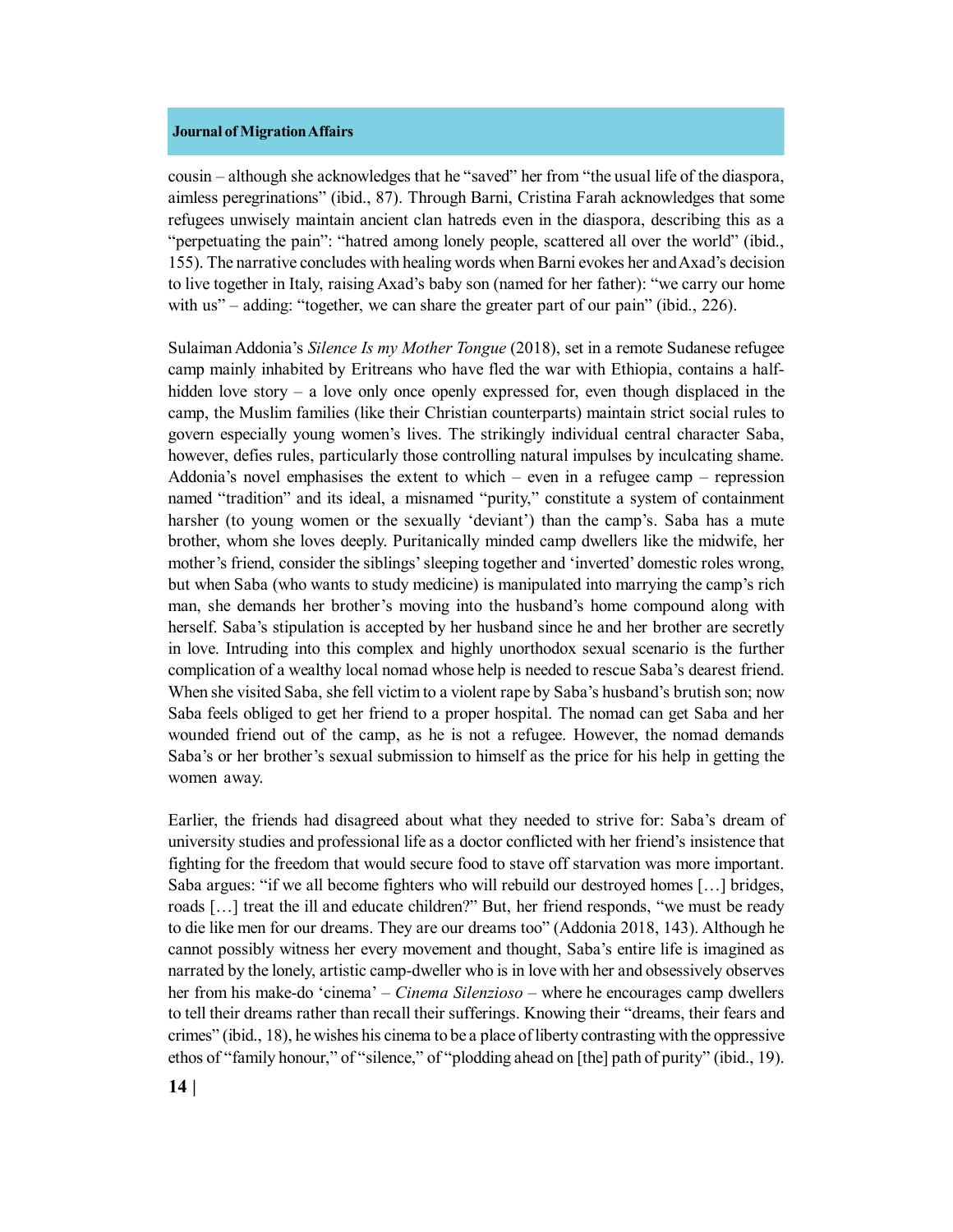And it is in resistance to this that he adores the free spirit of the irrepressible Saba, with whom their mutual love is at last fulfilled near the novel's end. At one point, Saba encounters an elderly camp dweller who warns her that "people have confused being a refugee with the end of life" but that he has learned "never to leave my desires behind" (ibid., 110).

The novel, in its beautiful, dreamlike flow, which yet contains and acknowledges the ugly forms of behaviour and deprived conditions of life in a refugee camp, in fact combines several love stories – primarily that of Saba and her sensitive, handicapped brother (a gifted painter); that between her and the camp cinematographer; her brother's and the rich businessman's love; Saba's committed relationship with her friend who is raped, as well as her caring concern with other women in the camp who challenge its ethos. In the camp, it is not a (married) rapist of a young girl who is blamed, for it is *she* who is stigmatised; doomed to become "a moral ghost story for generations to come" (Addonia *Silence*, 108). Real purity is shown in Saba's and her brother's connectedness, for "they linked each other's worlds" (ibid., 53). Her brother submits to rape by the nomad so that Saba can escape the camp and save her friend's life. Saba has resolved that, since her terribly injured friend will probably never be able to follow in her admired mother's footsteps as a freedom fighter, she will do so in her stead. The concluding (if not final) words of the novel are Saba's brother's: "She freed herself before her country, she freed me, and freed love in our compound, in our camp, before she set off on her way to the front to pick up a gun to free a piece of land" (ibid., 203). To the narrator as to the author, the deeper freedom is the one that matters more and overcoming ugly shame about the body's natural needs in the worthier war. Addonia, with superb delicacy, conveys how life among refugees remains in continuity with life before and after.

Although Mhani Alaoui's *Aya Dane* (2019) mainly concerns the psychic damage wrought by exile, it is a narrative leavened by eventual revelations that even unbearable nostalgia, loss and guilt can forge creativity out of ruins and remnants. The title character is a young and lonely (or rather, isolated and hermetic) Moroccan woman, a brilliant painter. Her story is deployed slowly in the course of a complex account. Aya Dane lives in the attic space of a home owned by wealthy Americans, for whom she house-sits. She has a studio where she spends arduous hours creating what is referred to as a commissioned work, since an enigmatic world-famous collector has invited her to submit a new painting to be considered for inclusion in his private collection. This framing narrative *may* be an illusion on Aya's part, for she is imagined as profoundly troubled, haunted by her past and probably "damaged" (in psychiatric terms). It is possible that nearly all of the text we read was penned as therapy suggested to Aya by her psychoanalyst – someone she (apparently erroneously) imagines as her lover and, at times, distrusts.

*Aya Dane* presents us with a childhood lived initially in the 'native quarter' of Tangiers, in a loving family where everything changes when the comfortable life of the enlightened,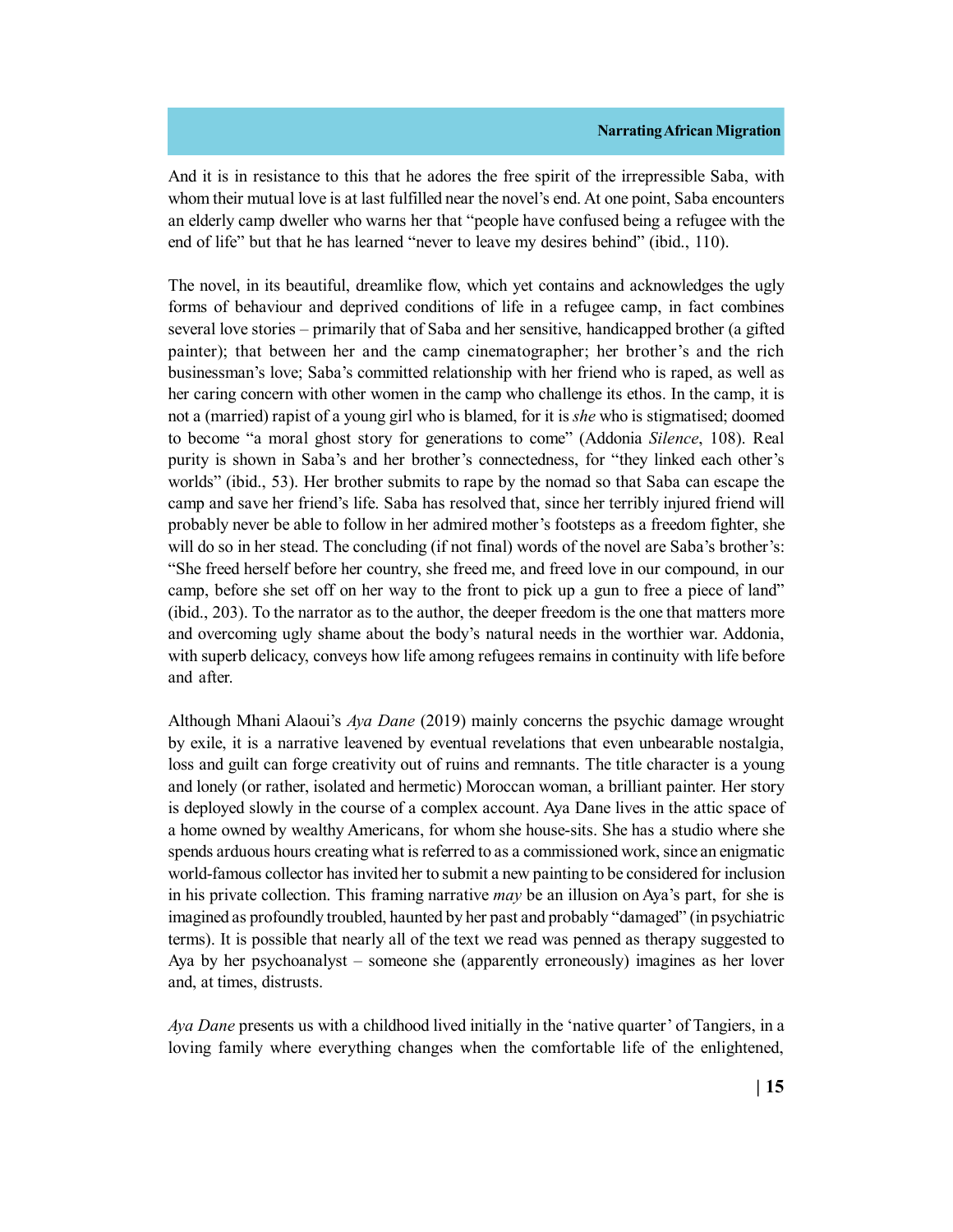affectionate parents deteriorates; silences, ugly secrets and straitened circumstances, and particularly the increasing constraints of extremist Islam dictates, eating into the fabric of lives formerly lived in ease and the enjoyment of modest, simple pleasures. In America, the mysterious texter from Aya's past – in a poem-like message sent annually on the same day, unsigned by the international caller – suddenly adds a new and more painful detail in the 'extra' fourth line to his mysterious note, now reading: *As the fire burns,/ The journey becomes loss/ The departure, exile./ And the muñeca breaks* (Alaoui 2019, 19). This is the fifteenth time Aya has been sent this text. The Spanish/ [Tangerine] Arabic word in the last line refers to a porcelain doll Aya was given by her father – his one-and-only (and expensive) gift to her, which she treasured for that reason but did not play with. The explanations of the other details in the ominous message are given only at the end of Aya's account.

The atmosphere in the Tangiers home is darkened, even poisoned by the son, Aya's older sibling, with whom the little girl still shares a room in the two-bedroomed dwelling. He listens to the fanatic broadcasts of a particular imam, 'reads' the Koran (upside down, as he was never sent to the madrassa), and starts having brutal, exploitative sex in raping trusting 'girl friends' – eventually also his little sister, whose intellectual brilliance and schooling opportunities he resents and would deny her. His violent, incestuous act is thus ideologically motivated, but we learn that his life has been thrown in disarray by some awful event – revealed only much, much later. Yet his viciousness goes unpunished; both parents have been cowed in some way. Subsequent to the sibling rape, Aya is 'surrendered' by her parents to a wealthy patron to safeguard her and ensure a better, freer future – although it separates her utterly from her family and former life. Her patron was born and still lives in Tangiers. He is the son of a woman from a leading local 'Arab' family and a famous American poet, who deserted the woman and their son by returning to the USA but continued to fund their privileged life. Learning that Aya is intellectually gifted, the son decided to take her into his home and give her the educational and other opportunities to move on and out into a wider world. Aya, of course, pays a painful emotional price for this severance from her family, home and culture. While her fame as a painter grows, later, she starts receiving hate mail – "the scorn of the migrant" (ibid., 44). Even in her possibly imaginary lover – wealthy and white, wittily described as "a cross between a latter-day Orientalist and an inextinguishable Don Quixote" (ibid., 59) – Aya senses that "his help could be devastating [….] an ill-disguised male will, an unquenchable hunger" (ibid., 92); closely resembling what she experienced in Morocco.

The irony is pointed, for her admired Tangiers mathematics teacher, Miss Mai, who had recognised Aya's brilliance, had warned her to "find a way" to leave and never "look back" – convinced that "there is nothing left here" (ibid., 37). Yet when Aya takes up painting in the USA, she does so "with a furious need" for an "exorcism of the pain, the loss and disillusionment" (ibid., 105) that she feels there. She cannot stop painting, sensing that "she was like the refugee walking her road to freedom, which was also her exile"; the steps are "painful," but "every pause a brutal reminder of her loss and vulnerability" (ibid., 106). When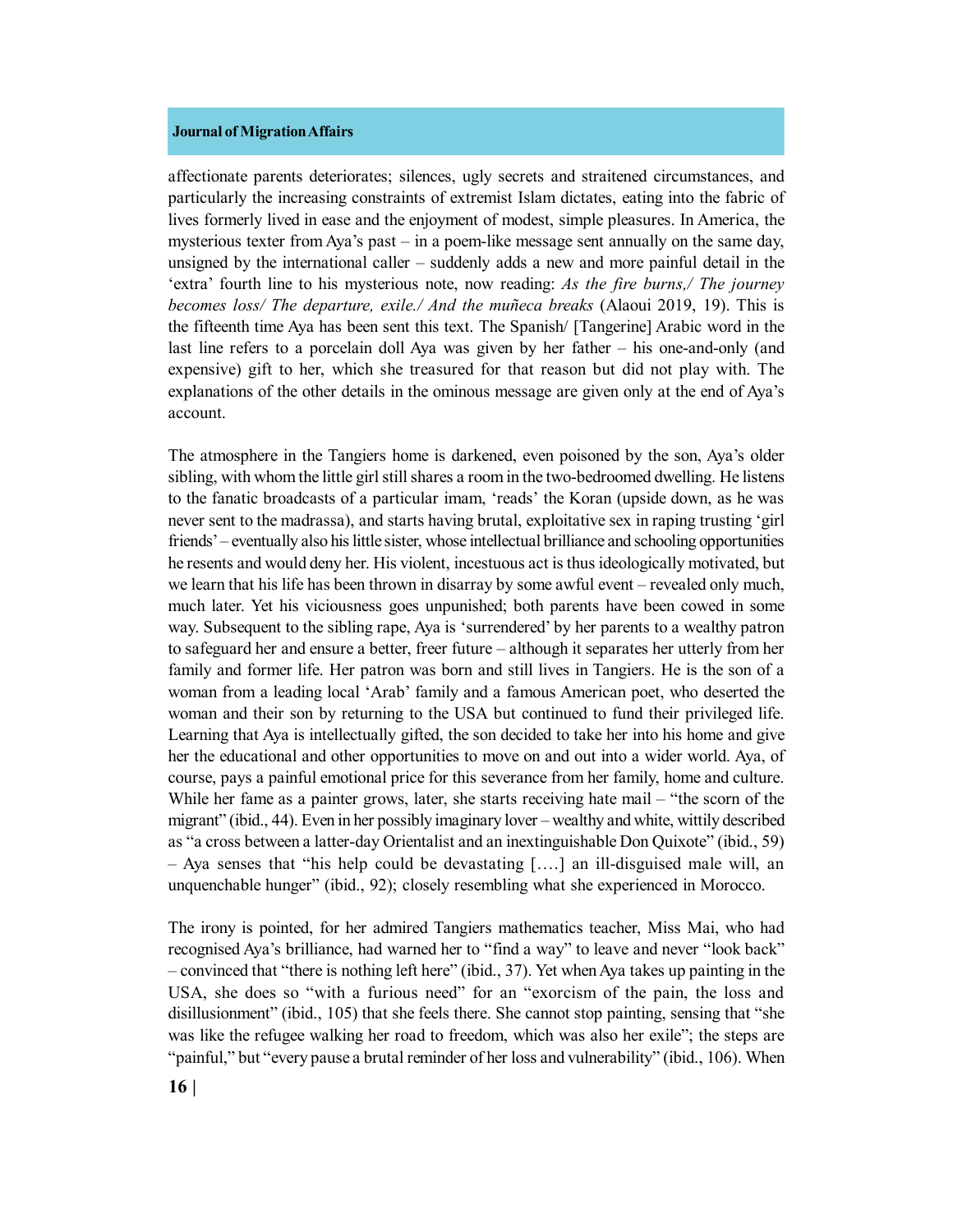the collector turns up and takes away her painting, Aya realises with shock that with it, he has "taken her memories, her foreignness, her Arabness, her nothingness, her talents, her dreams, her loves … her soul" (ibid., 226). This predation is related to that of her analyst, who writes in a private diary the primly detached words: "*I was fascinated by the migrant condition as a diagnostic category*" (ibid., 238) and that "*her art was the thick rope knotting together her identity and her pathology*" (ibid., 242). The triumph of Aya's story is that at the end, she counter-analyses her psychiatrist, saying that she was "his Dora, his poem, his experiment, his breakthrough, his work of art, his fraud" (ibid., 247). She walks out of the clinic; savouring "the air of an unmarked path," for Aya has come to understand that she has "surrendered" her painting, but not herself – no longer do her memories control her, for "they are poised to become color and paint and matter, once more" (ibid., 252-253).

Migration studies, also in literature, have become established as a large and distinct field spanning multiple disciplines. Robert Young (a postcolonial historian) notes: "a new subaltern tricontinental of migrants from the poorer countries of Africa, Asia, and Latin America" who remain "invisible" unless they die, are arrested or demonised by politicians" (Young 2012, 31). While studying refugee literature (here, in its African manifestations), we need to note the centrality of the great basis word, *land* – for it allows us to see how African devastation pushing people into migration can be thought of as initiated by the centuries-old slave systems validating both the selling of Africans by Africans to Arab and European slavers in a vast cumulative forced 'migration' of many millions of Africans to distant lands, as well as the later (migratory?) invasions of the colonial period by means of which the Europeans came into African areas to claim land by right of domination and assumptions of cultural superiority – displacing African people from African land (see wa Thiong'o 1967). That African and other refugees flock to the West, 'landing' there (if they do not die on their journey by boat or plane), can be thought of as 'chickens coming home to roost'  $-$  i.e., as the penalty to the cultures who colonised their land now have to pay the price by accommodating at least some of the descendants of those whose land they appropriated. By severing links between those living on the land as autochtones and those 'owning' and controlling the uses of African land, rulers in urban enclaves have wreaked ecological devastation on the earth with no concern for the fate of future generations in their regions who are doomed to wrest their living from ruined land – while the powerful extract enormous profits by satisfying short-sighted, insatiable demands for lucrative crops and valuable minerals underneath the soil's surface. The *post*colonial African rulers are/were not taught by their ancestors to use land and govern those living on it responsibly but follow/ed colonially established traditions of ruthless greed and wide spatial separation from those working the land. Postcolonial misrule and ruthless appropriation of the profits provided by the land and derived from the regions of the governed are the chief propellants of the refugee crises of those who – arduously and at immense risk, incurring harm and often death – have had to make landfall and seek shelter in other countries, as African writers (among others who bear witness to this global tragedy) reveal to those who attentively read their work. Inhospitable responses to those fleeing from uninhabitable lands constitute one of the most flagrant yet enduring politically justified crimes of our time.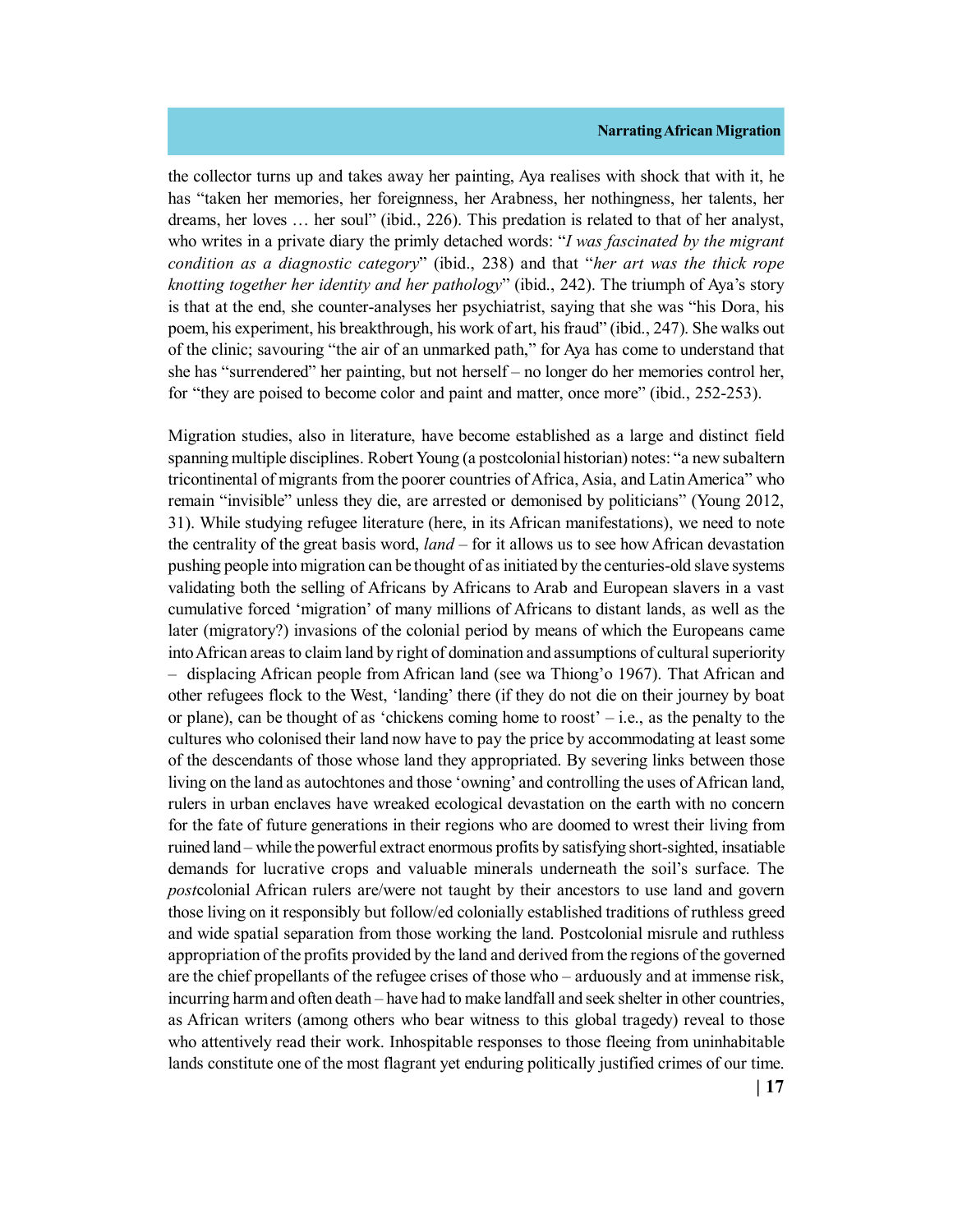The deep sorrow of even the relatively privileged African exile able to articulate the bitter sense of loss and deprivation echoes in a 1970 poem by the South African poet Arthur Nortje, evoking

> the way I live now in a foreign winter of centrally heated freedom no longer the watchman finding nutriment in the glow of an African fire but merely a mouthpiece. (Nortje 2000, 392-93)

# **Notes**

**1.** Mahjoub, Jamal. 2013. "Jamal Mahjoub: My wife says Parker Bilal is much nicer." Interview with John Crace. *The Guardian*, 17 March 2013. Accessed 17/05/2019. https://www.theguardian.com/books/2013/mar/17/jamal-mahjoub-parker-bilal.

## **References**

Abdi, Safi. 2003. *Offspring of Paradise*. New York: 1stBook Library.

Achebe, Chinua. 1988. "The Writer and His Community." Chap. 5 In *Hopes and Impediments: Selected Essays*. New York: Doubleday.

Adichie, Chimamanda Ngozi. 2013. *Americanah*. New York: Anchor Books.

Addonia, Sulaiman. 2018. *Silence Is my Mother Tongue*. London: Indigo Press.

Alaoui, Mhani. 2019. *Aya Dane*. Northampton, MA: Interlink Books.

Bakhtin, Mikhael M. 1981. "Forms of Time and Chronotope in the Novel." In *The Dialogic Imagination: Four Essays*, edited by M. Holquist and translated by C. Emerson and M. Holquist, 243-257. Austin: University of Texas Press.

Bashir, Halima (with Damien Lewis). 2008. *Tears of the Desert: A Story of Survival in Darfur*. New York: One World/Ballantine.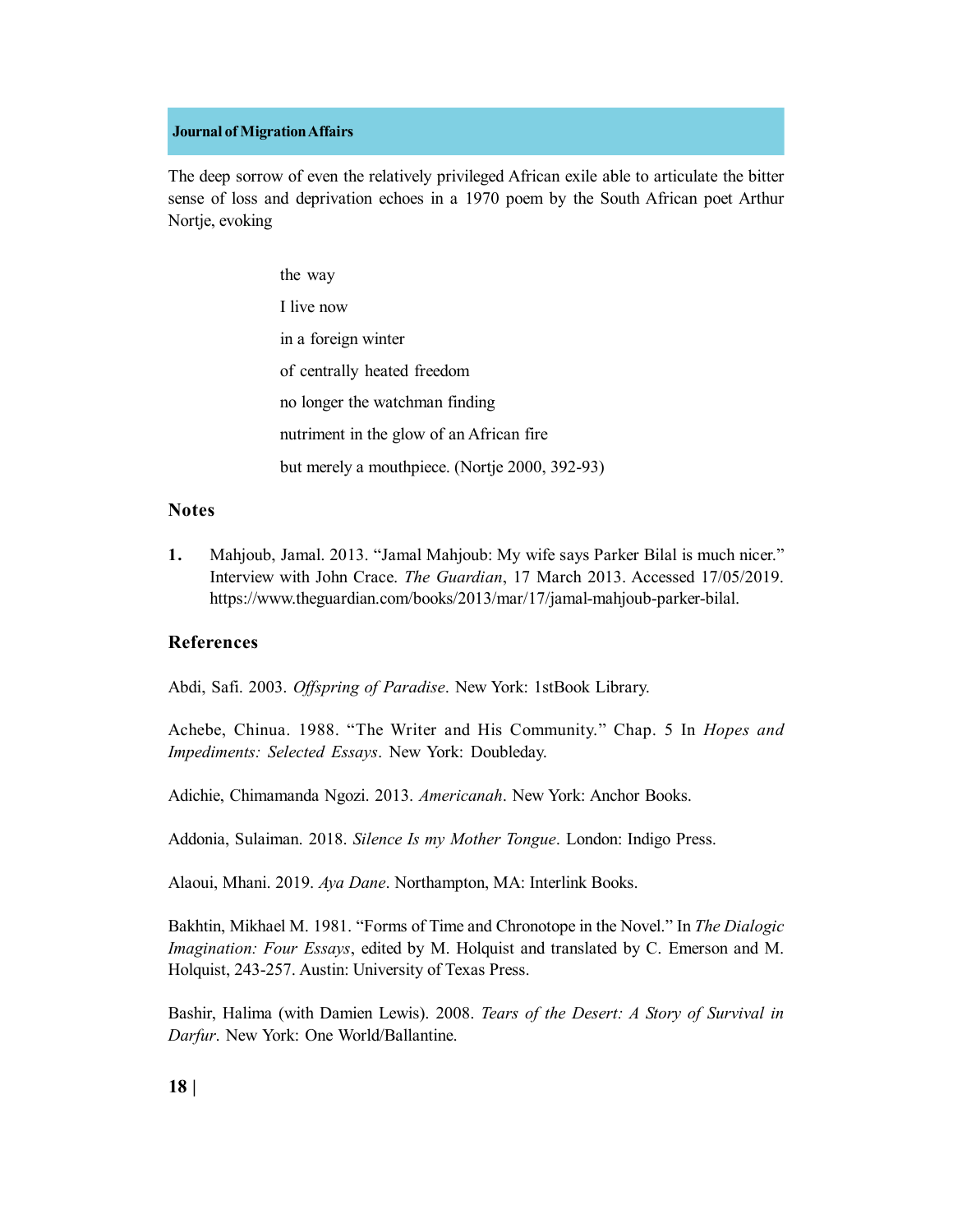Bilal, Parker*.* 2016. *City of Jackals*. London: Bloomsbury.

Bulawayo, NoViolet. 2014. *We Need New Names*. New York: Vintage.

Chambers, Ian et al. (eds). 2014. *The Postcolonial Museum: The arts of memory and the pressures of history.* London: Ashgate.

Chikwava, Brian. 2010. *Harare North*. London: Penguin Random House.

Concilio, Carmen. 2018. "*We Need New Names* by Noviolet Bulawayo. Paradigms of Migration: The Flight and the Fall." *Le Simplegadi* XIII (18): 34-51.

Cox, Emma et al. (eds). 2020. *Refugee Imaginaries: Research across the Humanities*. Edinburgh: Edinburgh University Press.

Diome, Fatou. 2006. *The Belly of the Atlantic*. Translated by Ros Schwarz and Lulu Norman. London: Serpent's Tail.

Eggers, Dave and Deng, Valentino Achak. 2006. *What Is the What: The Autobiography of Valentino Achak Deng – A Novel by Dave Eggers*. London / New York: Penguin.

Equiano, Olaudah. 2018. *The Interesting Narrative of the Life of Olaudah Equiano or Gustavus Vassa, the African, Written by Himself*. Oxford: World's Classics.

Fangen, Katrine. 2006. "Humiliation Experienced by Somali Refugees in Norway." *Journal of Refugee Studies* 19 (1): 69-93. Accessed 16/03/2019. https://doi.org/10.1093/jrs/fejoo1

Farah, Cristina Ali. 2011. *Little Mother*. Translated by Giovanna Bellesia-Contuzzi and Victoria Offredi. Bloomington: Indiana UP.

Farah, Nuruddin. 2018. *North of Dawn*. New York: Riverhead.

——. 2000. *Yesterday, Tomorrow: Voices from the Somali Diaspora*. London: Cassell. Gagiano, Annie. 2020. "Male 'Somaliness' in diasporic contexts: Somali authors' evaluative evocations." *Tydskrif vir Letterkunde* 57 (1): 77-87.

Ghiroldi, Marta. 2017. "The Afropolitan Experience in Chimamanda Ngozi Adichie and Igiaba Scego: A Comparative Study." PhD Diss. University Ca'Foscari Venezia. Accessed 25/04/ 2019. http://hdl.handle.net/10579/11903

Guène, Faïza. 2021. *Men Don't Cry*. Translated by Sarah Ardizzione. Lagos: Cassava Republic.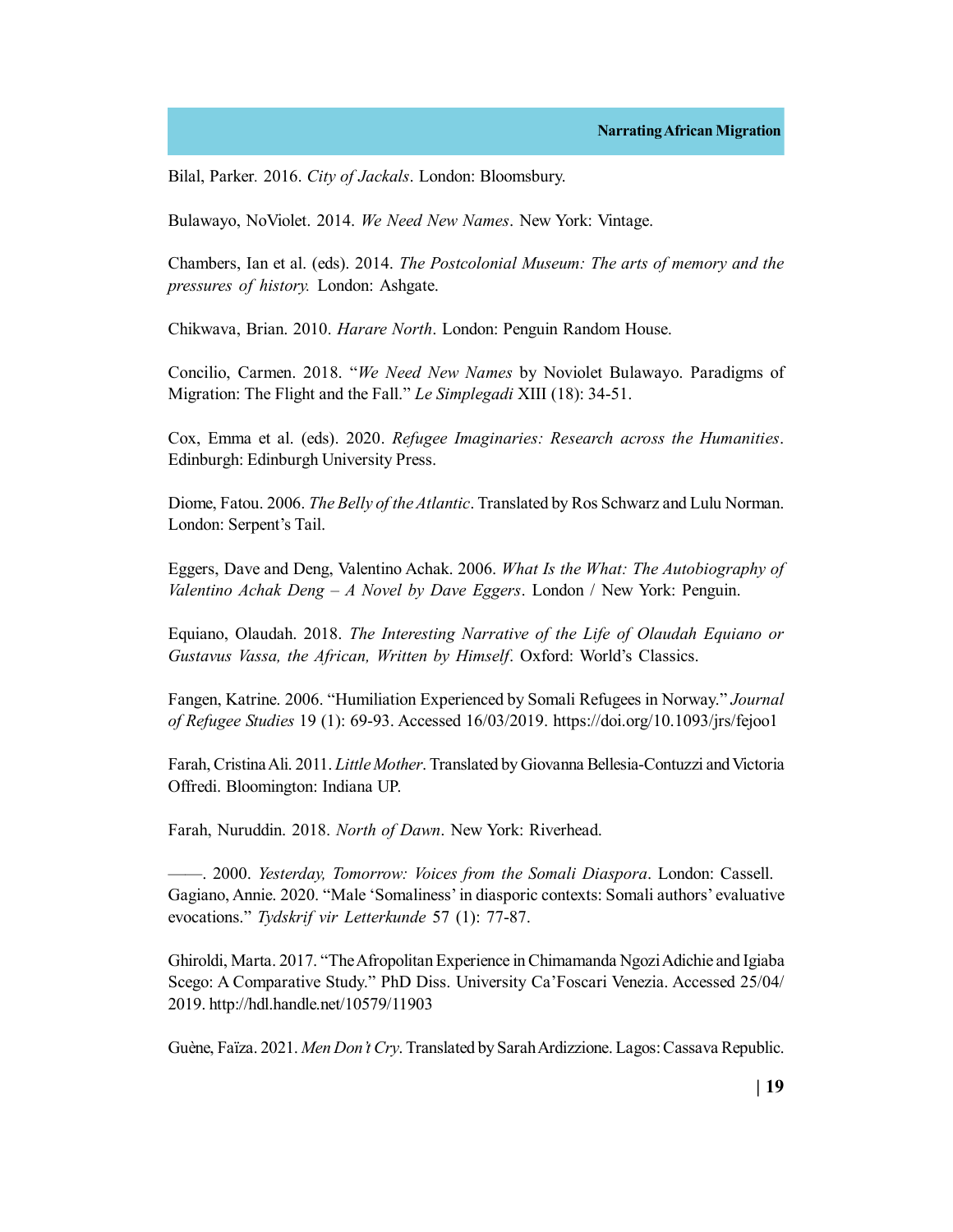Gurnah, Abdulrazak. 2020. *Afterlives*. London: Bloomsbury.

Hand, Felicity. 2016. "'Picking up the Crumbs of England': East African Asians in Yasmin Alibhai-Brown's Autobiographies." *Journal of Commonwealth Literature* 53 (1): 61-77.

Herbstein, Manu. 2000. *Ama: A Story of the Atlantic Slave Trade*. London: Picador Africa.

Hurston, Zora Neale. 2018. *Barracoon: The Story of the Last 'Black Cargo'*. New York: HarperCollins.

Kane, Hamidou Cheikh. 1972. *Ambiguous Adventure*. Translated by Katherine Woods. London: Heinemann.

Kikamba, Simão. 2010. *Going Home*. Rothesay: NB Publishing.

Lara, Maria Pia. 1998. *Moral Textures: Feminist Narratives in the Public Sphere*. New York: Polity Press.

Masterson, John. 2009. "'I can speak if I want to speak … would you hear me if I call?' The poetics and politics of ventriloquism in Dave Eggers' *What Is the What*." In *Writers, Writing on Conflict and War in Africa,* edited by Chenjerai Hove & Okey Ndibe, 137-156. London: Adonis & Abbey.

Mbue, Imbolo. 2017. *Behold the Dreamers*. London: Fourth Estate.

Nada, Elia. 1997. "In the making: *Beur* fiction and identity construction." *World Literature Today* 71 (1): 46-54.

Nortje, Arthur. 2000. "From the way I live now." In *Anatomy of Dark: Collected Poems of Arthur Nortje*, edited by Dirk Klopper, 392-3. Pretoria: Unisa Press.

Oduwobi, Oluyomi. 2017. "Rape victims and victimisers in Herbstein's *Ama: A Story of the Atlantic Slave Trade.*" *Tydskrif vir Letterkunde* 54 (2): 100-111.

Oguine, Ike. 2000. *A Squatter's Tale*. London: Heinemann.

Oyono, Ferdinand. 1989. *Road to Europe*. Translated by Richard Bjornson. Boulder CO: Lynne Rienner.

Plaatje, Solomon T. 1930. *Mhudi*. Alice: Lovedale Press.

**20 |**